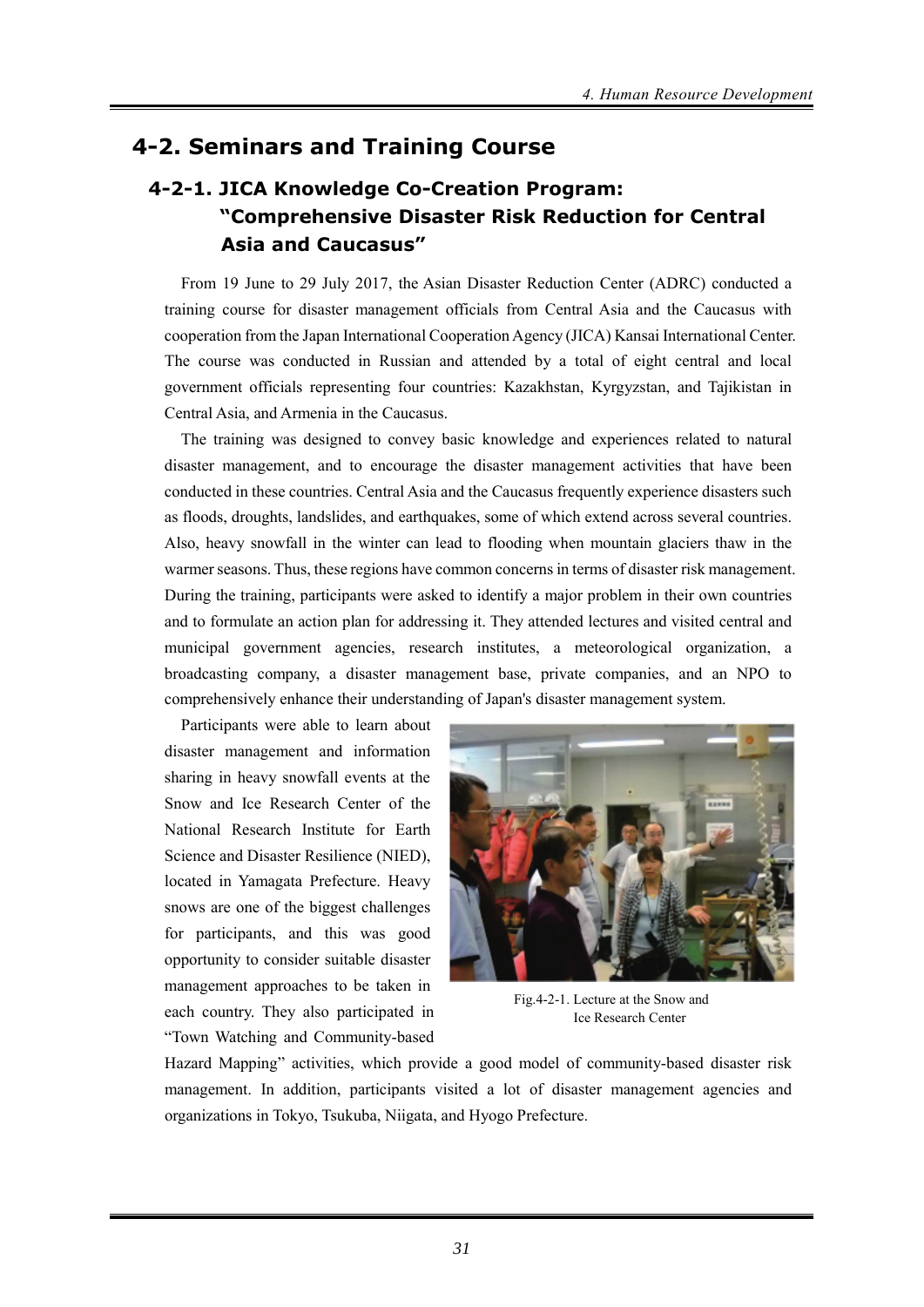It is hoped that the participants will make good use of the knowledge, technologies, and methods they learned from this training course to implement various projects and help strengthen the disaster management systems in their home countries. This course also allowed participants to reinforce their relationships with one another, and is expected to strengthen disaster management information networks in the region. ADRC would like to express its sincerest gratitude to all the organizations that contributed to the success of this course.

### **4-2-2. JICA Knowledge Co-Creation Program: "Comprehensive Disaster Risk Management"**

From 11 January to 23 February 2018, ADRC, in collaboration with JICA, conducted the JICA Comprehensive Disaster Risk Reduction (DRR) Course for 8 countries, namely Bhutan, Chile, Iraq, Kenya, Myanmar, Pakistan, Peru, and Viet Nam. The participants consist of national or local government officials in charge of DRR, and some are researchers. Those who have vary backgrounds and expertise took part in the 7-week training. This course aimed to contribute to formulation and further development of disaster management activities and plans in participating countries by enhancing their understanding of Japanese disaster management systems and countermeasures implemented by central/local government and multi-stakeholders.

The training provides a various content, for instance, the lecture series of Japanese disaster management policy, participation in activities implemented by communities or private sectors, and case studies of past disasters in Japan. Therefore, participants comprehensively understood DRR efforts all over this country. At the international level, it is important to focus on implementation of Sendai Framework for Disaster Risk Reduction, so that we included a lecture on gender and disaster management as well as a lecture on disaster risk education by NPO, since

women and civil society should be taken into consideration as stakeholders for the implementation.

Furthermore, we conducted observatory tours to devastated area of the Great East Japan Earthquake in 2011, and to local municipalities in Kochi prefecture, which are working for countermeasure against Nankai Trough Earthquake in the future.

Participants were strongly impressed to DRR efforts in Japan and learnt



Fig.4-2-2. Participation of Community-based DRR drill

through exchange their perspectives among the members from multiple countries. These implications were adapted into their action plan, and it is hoped that they will make good use of what they experienced during this course to develop and strengthen DRR capacity in their home countries.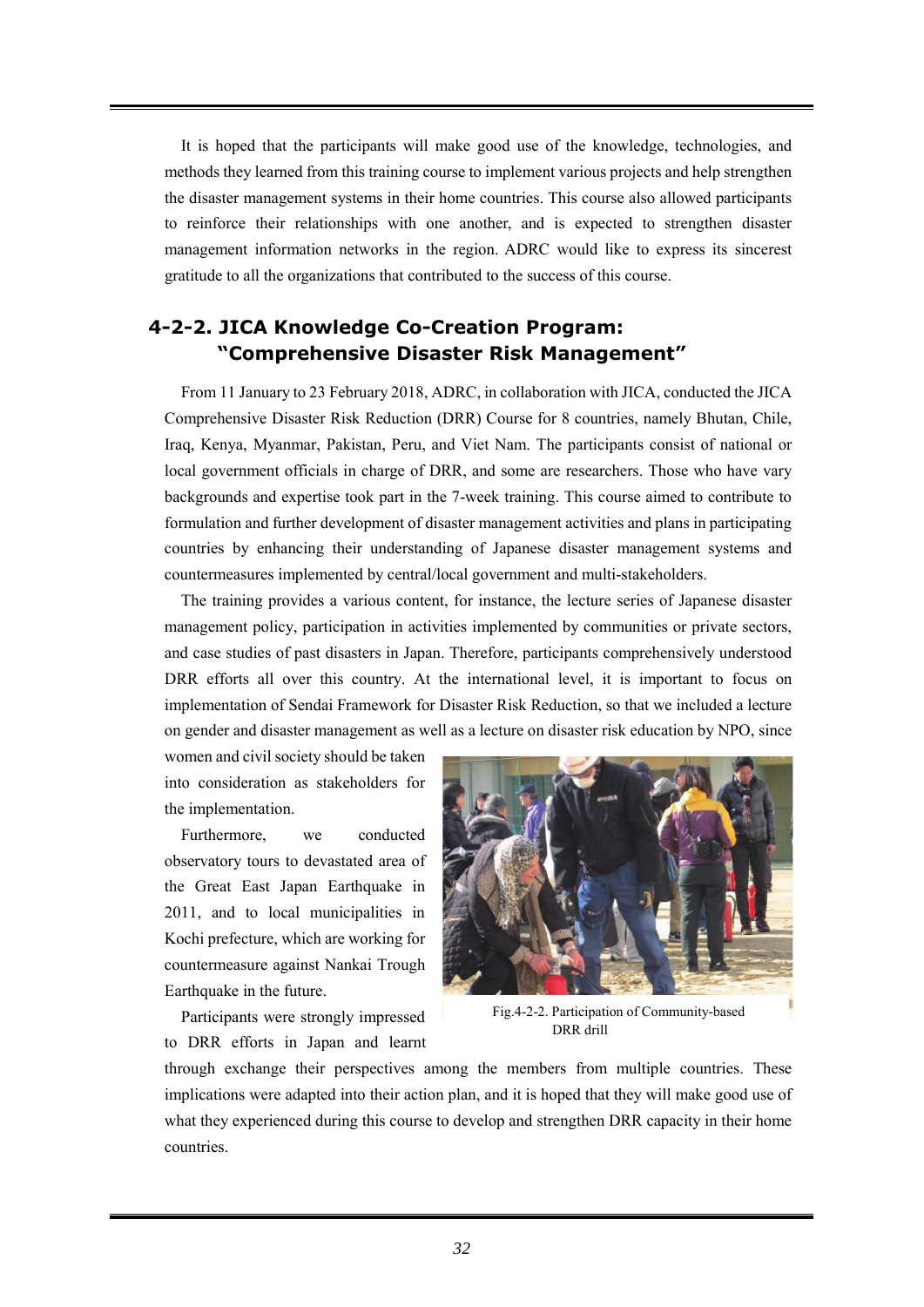#### **4-2-3. JICA Knowledge Co-Creation Program: "Raising Awareness of Disaster Reduction"**

Asian Disaster Reduction Center (ADRC) implemented the Knowledge Co-Creation Program training program in collaboration with Japan International Cooperation Agency (JICA) for persons in charge of (a) raising awareness of disaster risk reduction (DRR) or the dissemination of disaster knowledge for communities by the central/local government, (b) raising awareness of DRR in the ministry in charge of education or the board of education, or (c) public relations for the central/local government related to raising awareness of DRR. This program was conducted in English and the participants were 11 officers and experts selected from 11 countries: Afghanistan, Bahama, Bhutan, Chile, Egypt, Fiji, Myanmar, Niue, Sri Lanka, Tonga and Viet Nam.

The purpose of this program is to share the experience, knowledge, and skills accumulated in Japan related to the work conducted by communities, schools, and the mass media, and to share the ongoing challenges related to outreach measures and public relations facing each country. The program also creates a forum for discussing opinions and ways to improve implementation. The participating countries all experience disasters, such as earthquakes, tsunamis, storm surges,

typhoons, droughts, floods, and landslides. The participants therefore went on site visits and heard lectures by experts from a variety of sectors, including government (national and local), research institutes, mass media, schools, non-profit organizations, international organizations, and others. They learned a great deal from these interactions.

In the case of the reconstruction of an erosion control dam implemented by



Fig.4-2-3. two participants from Afghanistan and Egypt talk with elementary school students who participated in the "IZA! Great Wonderful Kaeru Caravan."

the Ministry of Land, Infrastructure and Transportation following the 2014 Hiroshima Landslide, they learned about the necessity of proceeding with effective structural measures while improving local residents' understanding of natural disasters, and the importance of raising DRR awareness. Furthermore, they also learned about the dissemination of DRR capabilities in communities and schools through proactive participation in the disaster reduction event entitled "IZA! Great Wonderful Kaeru Caravan." They visited several relevant organizations in Higashi-Matsushima, Minamisanriku, Tokyo, and Tsukuba where they were able to hear lectures on DRR.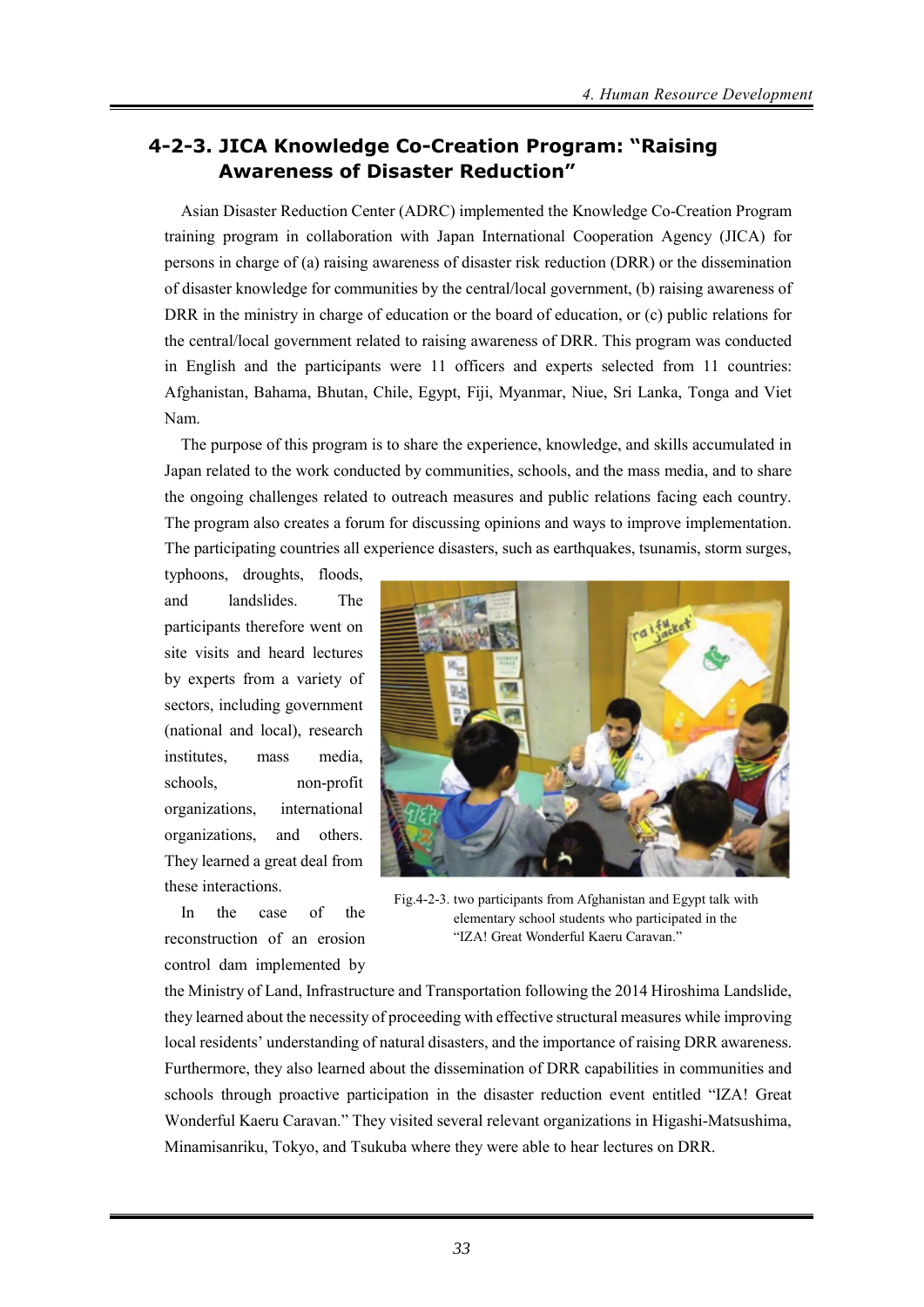It is hoped that the participants will make good use of the knowledge, technologies, and methods they learned from this training course to implement projects and better raise awareness of DRR in their home countries. It also is essential that they use the contacts made and networks developed during this program for future collaboration on DRR.

ADRC would like to express its sincerest gratitude to all the organizations that contributed to the success of this program.

### **4-2-4. Japan-Singapore Partnership Program for the 21st Century "Disaster Risk Reduction and Management"**

ADRC conducted the Japan-Singapore Partnership Program for the 21st Century "Disaster Risk Reduction and Management" for disaster management officials in ASEAN countries from 4 to 15 December 2017. This event was conducted in cooperation with the JICA and the Ministry of Foreign Affairs of Singapore.

The Japan-Singapore Partnership Programme for the 21st Century (JSPP21) was established in May 1997 to signify a widening of the scope of technical cooperation between Singapore and Japan with the intention of enhancing ASEAN integration and sharing the two countries' experience in their areas of expertise. Priority is placed on training and capacity building for officials who are in charge of disaster management. The training course was the second time to be held in Japan. The course was conducted for 16 central and local government officials representing seven countries: Cambodia, Lao PDR, Myanmar, Palestinian Authority, Philippines, Timor-Leste, and Vietnam.

The contents of the training are as follows:

1. Structure of gradual lecture of the national / local government / community

At first, Cabinet Office and FDMA made lectures on the overview of DRR measures in Japan, then efforts in local governments, CBDRM and disaster education. It brought easier to understand.

2. Lectures and Field visits

In Tohoku, after receiving a lecture on the outline and correspondence of the Great East Japan Earthquake from Sendai City, next lectures and visits were leaded by the Tohoku University and the Minami Sanriku Tourism Association about the actual condition of the damage in various places of disaster and the progress of reconstruction. Deep understandings were obtained by linking the lecture and field visit.

3. Connecting the lecture with the country report presentation

Sendai City participated not only in the lecture but also in the country report presentation, and was able to provide a forum for discussion between instructors and trainees who exceeded lecture questions. At the Exchange Session, participants were able to deepen the discussion on the differences in the institutions and efforts of each country by the lead of JICA expert.